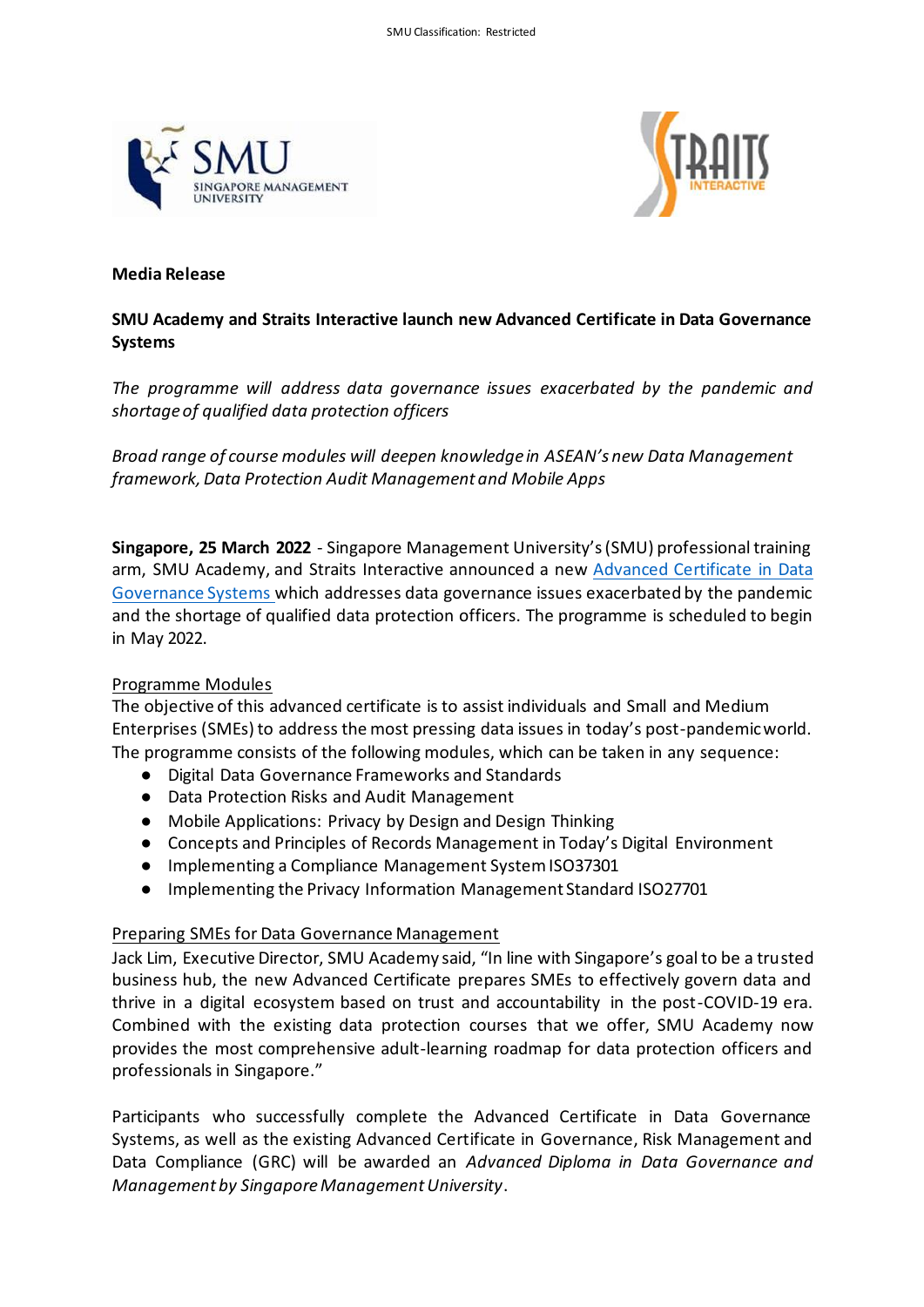### Data Protection Oversight

Kevin Shepherdson, CEO, Straits Interactive said, "Straits Interactive is proud to partner SMU Academy yet again to help enhance data protection competencies in Singapore, taking into account the latest innovations and developments in the region. As we move into the postpandemic phase, this new Advanced Certificate takes data protection competency to the next level towards data governance, covering specific areas such as compliance management systems, mobile applications, data protection audits and records management."

SMU Academy strives to prepare Singapore's workforce with the competencies and career resilience required for today's rapidly changing world, especially in a post-pandemic world. The module 'Data Ethics and AI Governance Frameworks' under the Advanced Certificate in GRC was the first in Singapore to cover Data Ethics. The module on 'Mobile Apps: Privacy by Design & Design Thinking' will also be the first in Singapore to cover Design Thinking and Mobile Apps.

With the launch of the Advanced Certificate in Data Governance Systems, SMU Academy and programme partner, Straits Interactive now offer more than 25 data protection-related courses.

To date, these programmes have had more than 8,000 enrolments, covering the following specialisations:

- Advanced Certificate in Data Protection Principles
- Advanced Certificate in Data Protection Operational Excellence
- Advanced Certificate in Governance, Risk Management and Data Compliance
- Practitioner Certificate in Personal Data Protection

For media queries, please contact:

| <b>Singapore Management University</b>   | <b>Straits Interactive Pte Ltd</b>   |
|------------------------------------------|--------------------------------------|
| Ms Audrey Chan                           | Ms Angela Schooling                  |
| Senior Manager, Corporate Communications | Marketing & Communications Director  |
| Email: audreychan@smu.edu.sg             | Email: angela@straitsinteractive.com |
| Mobile: +65 9005 1615                    | Mobile: +65 9822 2625                |